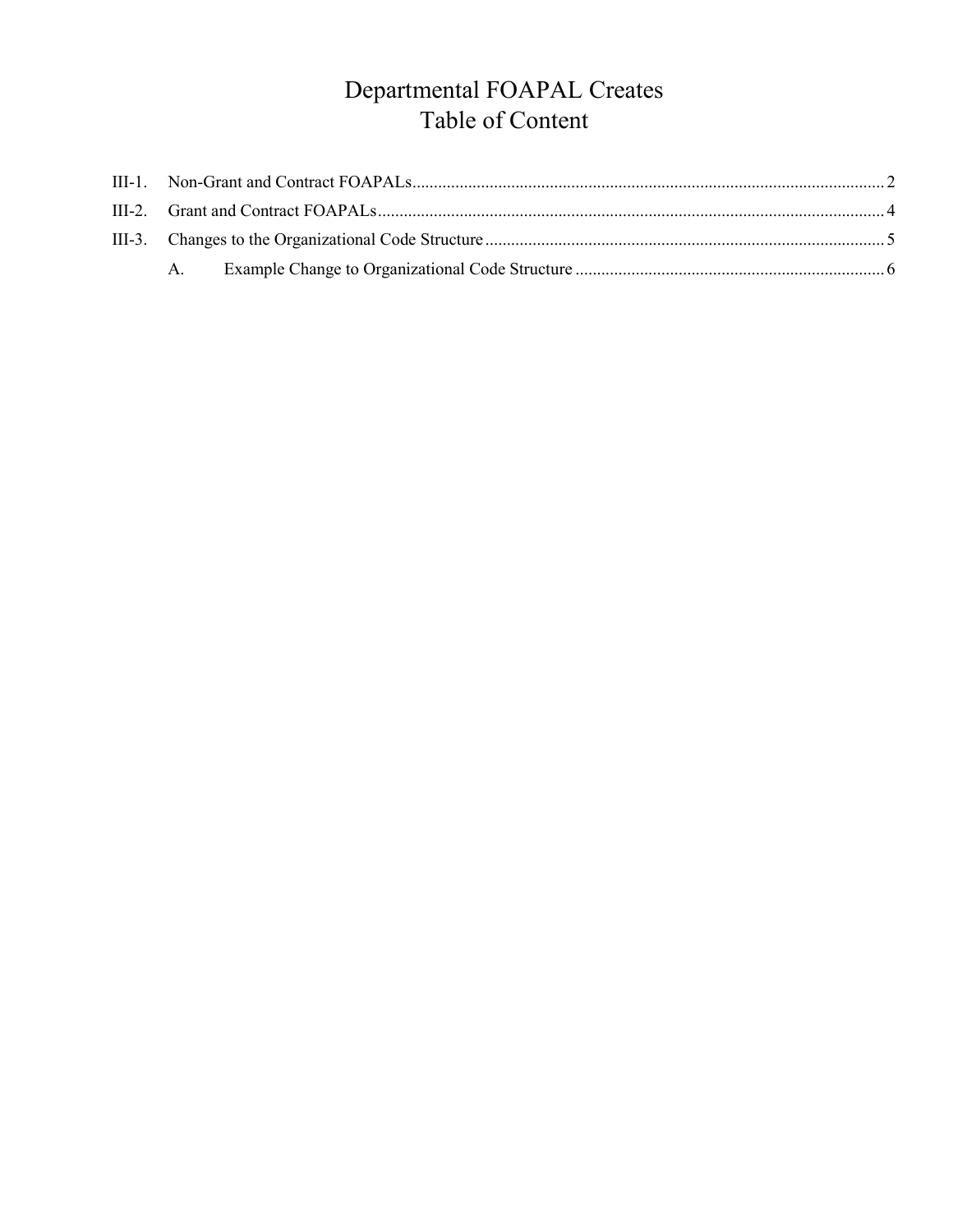### <span id="page-1-0"></span>**III-1. Non-Grant and Contract FOAPALs**

Accounting information is organized in the University's financial system by using a Chart of Accounts. Chart of accounts are listing of accounts that the university has identified and made available for recording transactions. The University maintains a Chart of Accounts to systematically classify accounts using the Banner Finance accounting system in accordance with the University's organizational structure. The form and content of the Chart of Accounts are arranged to be in agreement with the financial reports and separate ranges to designate the transaction as revenue, expense, net assets, asset or liability. The fund, organization, account and program codes are the primary chart of accounts elements.

The account types and ranges listed below are established in Banner to meet the financial reporting needs of the University.

#### **Chart of Accounts Set Up**

New accounts will be set up as new activities or requirements are identified. Any requests for new accounts should be made through Business Affairs and submitted via email to the Assistant Controller. Business Affairs will determine if the account is needed and will authorize its creation in the Banner Finance system.

#### **FOAPAL**

FOAPAL is an acronym that describes the Banner Finance System established chart of accounts which breaks down the activities of the University by six elements (Fund, Organization, Account, Program, Activity and Location.

**Fund** is a six-digit code that identifies a specific activity or group of activities within the University. Fund codes are established in a hierarchy for roll-up and reporting purposes. For uniformity, the beginning digit of each fund indicates the type of activity that it represents

**Organization** is a six-digit code that identifies a unit of budgetary responsibility and/or departments within the University. It is normally used to define "who" spends the money. Organization codes are established in a hierarchy of up to eight levels for roll-up and reporting purposes. The University's organizational chart provides a guideline for these codes.

**Account** is a six-digit code that identifies objects, such as the general ledger accounts (assets, liabilities, control, fund balances) and the operating ledger accounts (revenue, expenditures, transfers). The account is a line item within the University's financial structure.

**Program** is a six-digit code that follows the programs defined by the National Association of College and University Business Offices (NACUBO). In the Chart of Accounts, the program code is up to three-digit that identifies each of the NACUBO-defined program.

**Activity** is a six-digit optional set of character code that is used at NSU for special purposes, including Student Tech Fee and Physical Plant projects.

**Location** is a six-digit optional set of codes that identifies physical locations and is currently only used with Fixed Assets.

**Account Index code**, referred to as Index on Banner forms, is an additional feature of the Chart of Accounts. The Account Index code consist of six alphabetic/numeric characters and can define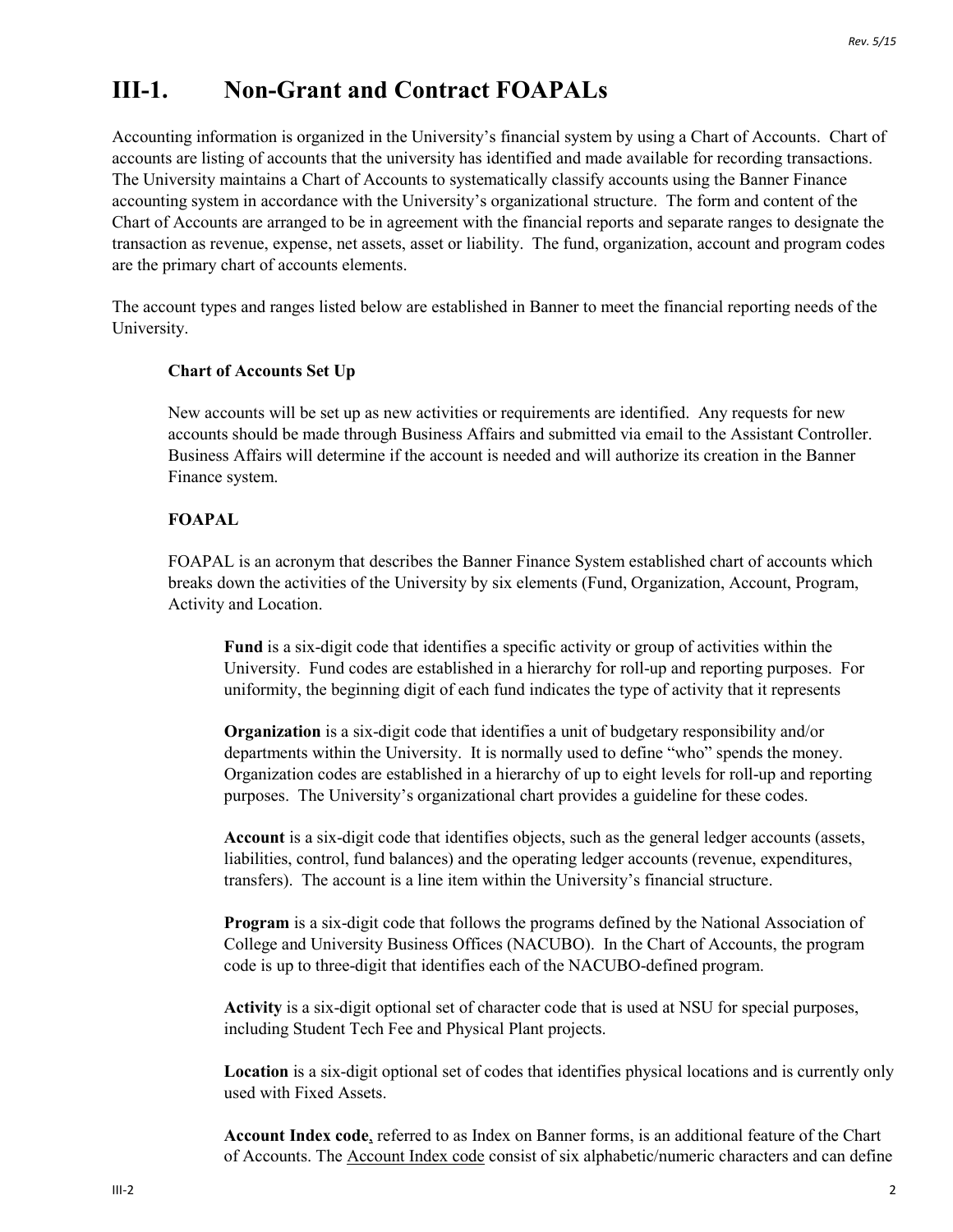any combination of the FOAPAL elements. The Account Index code is used as a shortcut to speed data entry by the user. The Account Index Code is used for Operating Ledger accounts only.

The Account Index code is the user's code used to populate/load the FOAPAL elements to record transactions. It is essentially a user's code that is used instead of entering each FOAPAL element to record transactions and querying transactions data, for the accounts for which users have fiscal responsibility.

The "Index" should be used when the Banner Form being used provides for the Index. Use of the Index is encouraged to help users process transactions. It use helps reduce "coding errors" by avoiding having to enter each FOAPAL element for a transaction.

The Index is in effect the Budget Unit Code for your budget unit. The Budget Unit Code, the code that identifies a Budget Unit's combination of Fund (F), Organization (O), and Program (P), FOP, it is to the FOP that you enter the Account (A), for revenue or expenditure to enter a FOAP.

The "Budget Unit Account Code," FOP, should be entered correctly to assure your transactions are being posted correctly, even when using Index you should review to make sure you are posting/entering a transaction to the correct/desired Fund (F), Organization (O), and Program (P), FOP.

Banner allows the user to enter combinations of Fund (F), Organization (O), and Program (P), FOP that are "invalid," it is therefore extremely important that the FOP be entered correctly to avoid invalid transaction entry, this could possibly affect someone else's account. This can avoid the correcting actions and transactions required to adjust incorrect entries. The Index is used to avoid this error.

Since there may be many Indexes for an Organization the user should always verify they are using the correct Index and Organization.

#### **Chart of Account Maintenance**

Whenever changes are made to certain elements of the chart of accounts, certain approvals are required. Requests for the establishment of a new grant fund are sent to the Grant Accounting section in Business Affairs. Requests for the establishment of Student Tech Fee "Internal Awards" and Proposed Physical Plant Projects are submitted to the Accounting & Reporting section in Business Affairs. The establishment of any other types of funds requires a request along with the appropriate supporting documentation be sent to Business Affairs. Fund codes are added using the he FOAPAL Maintenance Form found in Document/Forms – Data Management. If a new fund request is approved, Business Affairs will email the Fund Code Maintenance - FTMFUND document to the appropriate user. It will be the Users responsibility to obtain the appropriate signatures and indicate which employees will need requisition and approval authority and return to Business Affairs.

The establishment of a new organization code requires that a request be sent to the appropriate Vice President. If the request is approved, an email is sent to Business Affairs, where the organization code is added using the FOAPAL Maintenance Form, found in Document/Forms – Data Management.

Any requests for the addition of a new account code must be sent to Business Affairs for approval. If the request is approved, Business Affairs then adds the account code using the FOAPAL Maintenance Form.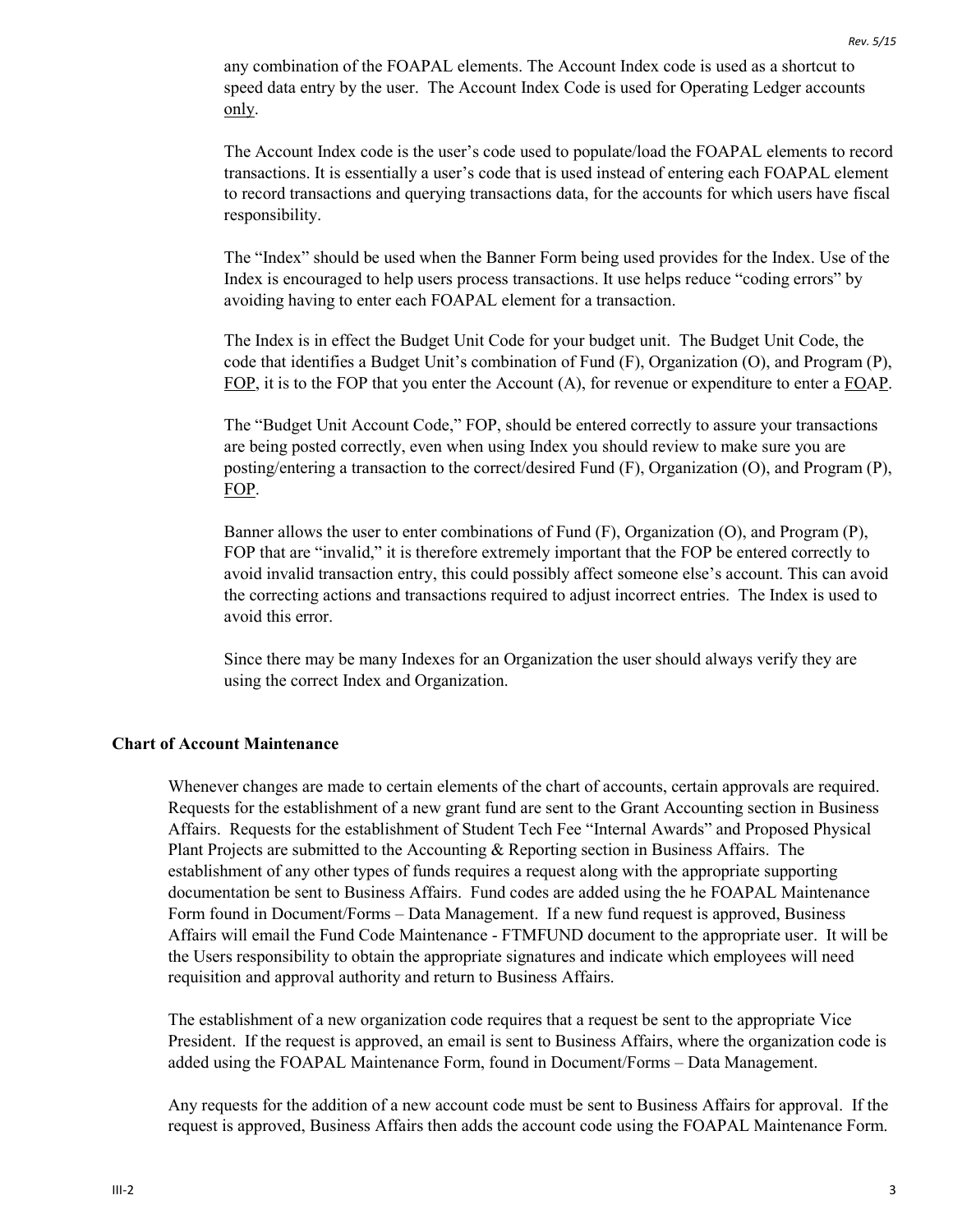If a new fund or organization is created that requires a new Index, Business Affairs will create the Index using the FOAPAL Maintenance Form and notify the appropriate users of the Index number.

#### **Banner Finance Access**

Access to Banner Finance may be requested by University employees requiring on-line financial information to fulfill institutional management or operational responsibilities.

For security reasons, access to funds in Banner Finance is controlled by the hierarchical ownership of funds which permits authorized access to specific funds at various levels within the University's organization.

*Important: It is the department administrator's responsibility to notify the Banner Finance security officer in Business Affairs when a department employee with Banner Finance access leaves the department or no longer needs access due to a job change.*

To request Banner Finance access, complete the Finance Access Request document found in Document/Forms – Data Management. Enter the employee's name, phone number, Campus Wide ID, Date, Department and Campus Email. Check the appropriate box if employee currently has no existing Banner Finance, needs Additional Banner Finance access, needs Current Banner Finance access replaced, or Remove current Banner Finance access.

The Master Fund/Master Org information will be determined by the Banner Finance Security Officer.

Indicate whether the employee will do Requisitions Only, Requisitions/Approvals/Receiving or Approvals only.

List the Funds and Organizations needed for Requisitions/Approvals and Receiving.

<span id="page-3-0"></span>Sign the form and forward to Business Affairs.

### **III-2. Grant and Contract FOAPALs**

Once an award notification has been received by the Office of Research and Sponsored Programs, Business Affairs – Grant Accounting will establish the appropriate Grant Number and Fund number and will email FTMFUND to principal investigator. It will be the Principal Investigator's responsibility to obtain the appropriate signatures and indicate which employees will need requisition and approval authority and return to Business Affairs.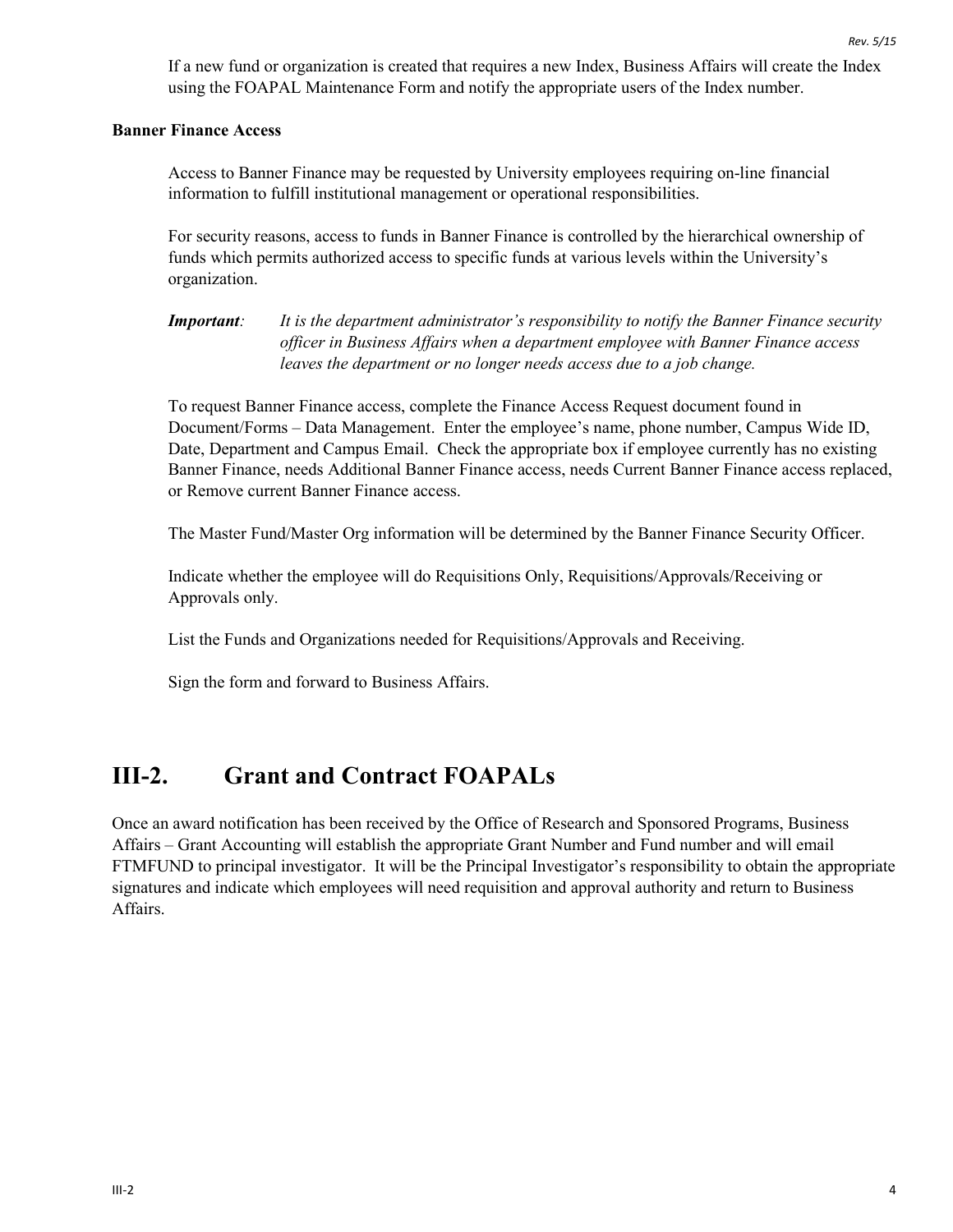## <span id="page-4-0"></span>**III-3. Changes to the Organizational Code Structure**

The Organizational Code which has been developed/designed to mirror the hieratical structure of the university's administrative and academic departments support many critical Banner processes.

The bullets listed below reflect the changes required to redefine the Organizational Structure:

- **Redo Related Decision Workbooks** = all decision workbooks have to be corrected to reflect the related changes to the Organization codes; (COA, Approvals, Security, Indexes, Research Accounting and Student Detail Codes.)
- **Redesign the Chart of Accounts** = Terminate the existing organization codes related to the departments which would be restructured to reflect the new hieratical structure of the University's administrative and academic departments.
- **Correct Research Accounting FOAPALs** = Once a Grant is entered in Banner the Fund and Organization codes are linked, all original affected organization codes were changed to the new organization codes.
- **Correct Financial Manager Set-up** = replaced the original organization codes linked to the Financial with the newly created Organization Codes
- **Security /profiles of all Banner Users** = key component of the set-up is designed around Fund and Organization this component of the security set-up allows end users to view only those fund and organization codes to which they are assigned, the organization codes are a component of this set-up.
- **On-Line Approvals** = there are approximately 120-150, approval queues, one queue will be created for each department, documents will be routed to the departmental queues using the approved organization code which has been validated and loaded into the PROD instance, the existing organization codes will be a component of this set-up.
- **Indexes** = Banner's index functionality creates automatic defaults which the end users will use to create both their online requisitions and online change orders, queries and other functions, the organization codes are a component of this set-up.
- **Crosswalk of HR/Payroll** = because all checks will be generated from INB/Banner a crosswalk will be required to feed the legacy Plus data into the Banner Finance system, the existing organization codes will be a component of that crosswalk.
- **Crosswalk for Student Detail Codes** = there are thousands of Student Detail codes currently being used in Student Banner however due to Student going live before Finance the current crosswalk is to Plus, this will require IT to build a crosswalk for Student Detail codes into Banner Finance, the existing organization codes will be a component of the crosswalk.

The function of creating an institution's Chart of Accounts is considered a one tine set-up function whereas processing transaction is considered a daily functions, Banner is designed to handle what is needed to support these processes efficiently and effectively.

When the need arises for reorganization of the organization codes after Go-Live, it would require lead time of at the very least 3 months, and it is strongly recommended to be put in place only during year end close process.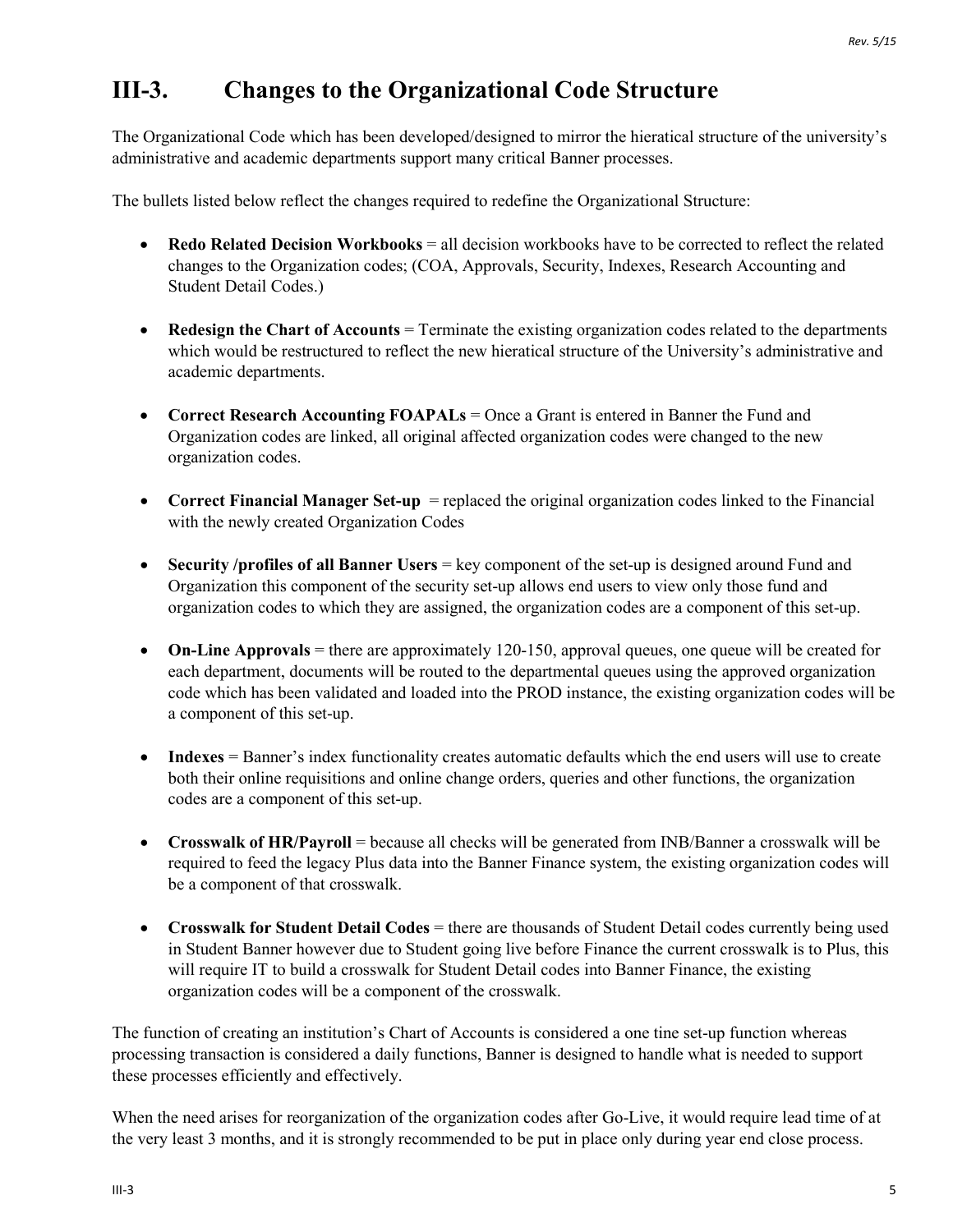It is important to keep in mind this crosswalk of information is only associated to pre go-live, meaning no historical data exist within Banner. Once there is transaction history associated to a FOAPAL element there will be additional rework required which will involve the IT Department and the creation of crosswalks and clean-up of Banner history. This process will become more complicated and involved.

### <span id="page-5-0"></span>**A. Example Change to Organizational Code Structure**

The amount of work required to perform a reorganization of a Chart of Accounts after it completed and the associated Approval Queues, Security (Fund/Org), Indexes, Detail Codes, COA Crosswalk and all related Decision Workbook are completed and tested are documented within this documentation, which should be used as a roadmap for any future reorganizations to Banner's Chart of Accounts.

#### **Example – Reorganization to Create a Dean's Organizational Structure:**

- 1. **Configure/ Design** the new Organization structure, then move the existing departments from their current roll-up to the appropriate roll-up structure of the new department.
	- a. This will involve terminating 13 existing organization codes, which requires a double entry for each code to accomplish.
	- b. Establish 20 new organization codes.
	- c. Hours spent on configuration/design 24
- 2. **Correct** the COA in TEST2, then retest
	- a. Created the 20 new Organization Codes using FTMORGN
	- b. Terminated the 13 original Organization Codes which were replaced using FTMORGN
	- c. Correct all related set-up which uses the Organization codes 32 hours
- 3. **Correct** the Chart of Accounts COA crosswalk, which will be used in the migration of legacy information as well as bridges from 3rd party and NSU systems into Banner Finance
- 4. **Redesign** the Approval Queue Routing, by removing the original organization codes.
	- a. Change the Organization Code linked to the routing on the BUS Approval Queue Routing using FOMAQRC
- 5. **Create** new Approval Queues and the supporting Approval Queue Routing to support the newly created Organization Codes.
	- a. Finance Team must check with the appropriate NSU Organization "owner" to ensure all employees linked to the original organization codes will move to the newly created organization codes to ensure we have the appropriate individuals added to the new Approval Queue set-up
	- b. Create 2 new Approval Queues DBTC and ENTC using FTMAPPQ (will update the Approval Queue with the actual Approvers once we receive the necessary information)
	- c. Create the routing associated with the newly created queues DBTC and ENTC using FOMAQRC